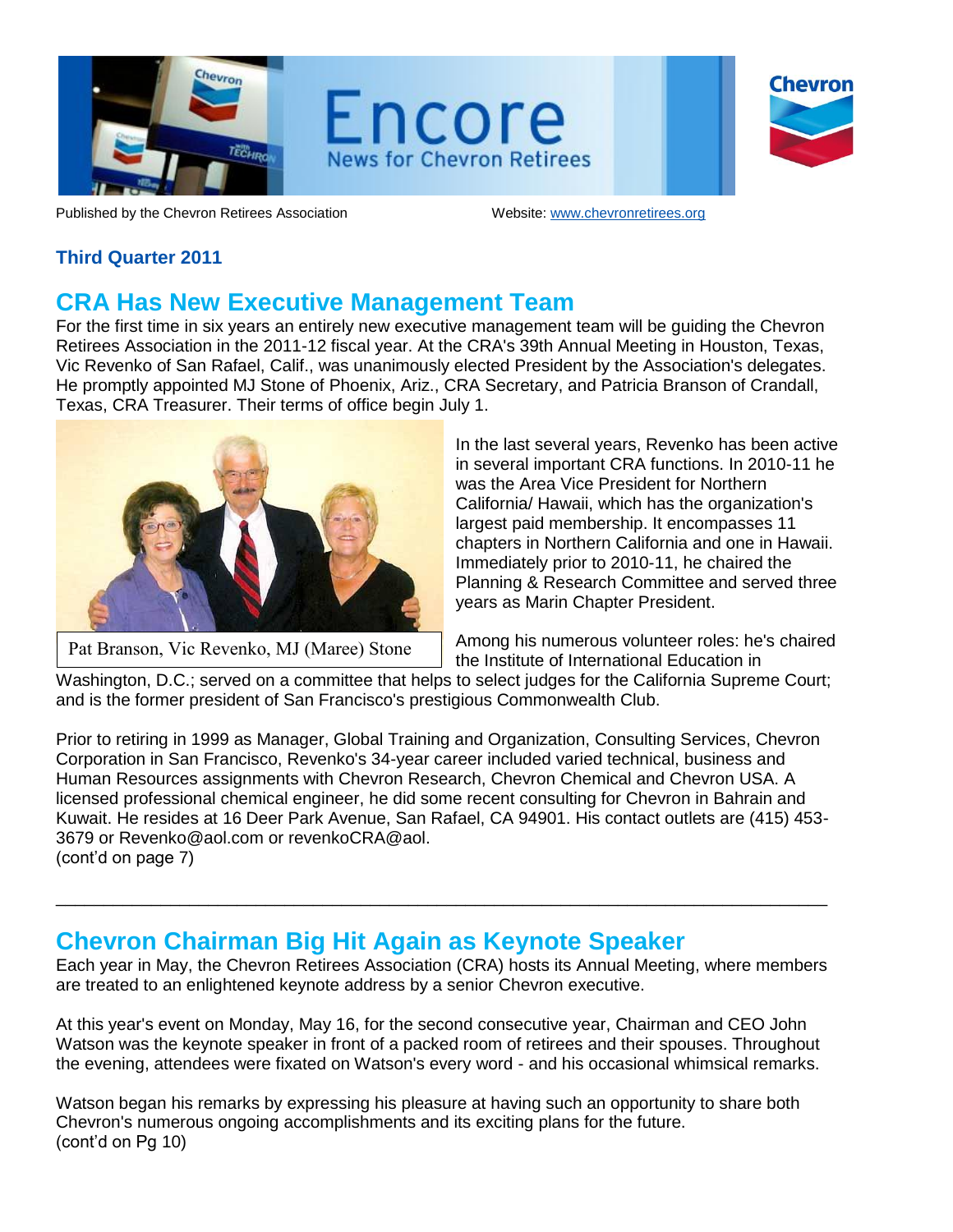# **President's Letter**

### **Thanks to All My Team Members For Their Dedicated Support**

During the last two years I have had the honor and privilege of serving as President of the Chevron Retirees Association. I thank each of you for giving me this opportunity. I leave knowing that our team did all we could to advance the cause of our members and the Association. The CRA is a large organization and credit for its success goes to the many dedicated officers and members who have generously given of their time and talent to make it what it has become today.

So to all the Officers, Area Vice Presidents, Committee Chairs, Subcommittee Members and Chapter Presidents. I "THANK YOU" for a job well done. Also, my thanks go to the Past Presidents for their valued counsel and to all the spouses who have supported our officers in their endeavors.

We are especially indebted to our Chapter Presidents for they are the ones who keep the Association functioning. They are the ones closest to our members and the ones who confront and solve membership problems before the Association learns about them.

Special kudos go to Frank Coe and his Host Committee members for the warm Texas welcome extended to all our delegates, spouses and guests during the 2011 Annual Meeting in Houston. We are appreciative of all their outstanding work in hosting this meeting.

#### **CRA Relationship with Chevron is Unique**

We are especially grateful for the Company's ongoing support of our Association. That special relationship with Chevron is unique. No other company has a retiree organization quite like ours whereby each supports the other in shared common goals and objectives. We could not exist in our current form without the financial support we receive from Chevron. Joe Laymon, Vice President of Human Resources; Claudia Polidori, Manager of Benefits; Deb McNaughton, Manager of Internal Communications, Policy, Government and Public Affairs all have been instrumental in providing financial support, speakers for our meetings and counsel on matters of common interest.

During my time in office I've had the pleasure of receiving and reading the many Chapter newsletters that were sent to me. It is interesting to note that many members live in different parts of the USA, Canada and other countries and are the product of many legacy companies. Yet collectively we have come together to share common goals in helping each other. It is this spirit that keeps us strong and united.

### **Many Changes Have Improved Our Efficiency**

Some significant changes were enacted during the last two years to improve the efficiency of our organization. For example, we have gone digital in many aspects of our operation - from the President, Secretary, Treasurer and all Committee Chairs. We found it necessary to create two volunteer positions, namely a Legal Advisor led by Attorney Jerry Duck and an IT Advisor headed by Lila Crotty.

Additionally, Al Horan, Benefits Chair, and his committee wrote and published the "Advanced Care Planning" booklet. Along with his many other duties, Al is currently working with MetLife to introduce Auto and Home Insurance to our members at discount prices. Continuing where Kathy Dougherty left off and under the leadership of Dennis Dauphin, Communications Chair, the website has been reprogrammed to allow the CRA to be less dependent on contractors, thus saving about \$16,000/year. Added thanks to Vic Revenko and Clyde Crittenden for developing job descriptions for everyone serving in the organization.

#### **Other Important Advancements Have Been Achieved**

Following in the footsteps of AVP Vic Revenko was Chris Lardge as the P&R Chair with responsibility for the key CRA 2020 Project. That program is being led by Past President John Dewes and AVP John Bulla. Its vital purpose is to chart the future direction of CRA. Tom Boaz, Budget and Finance Committee Chair, was responsible for streamlining the Budget process.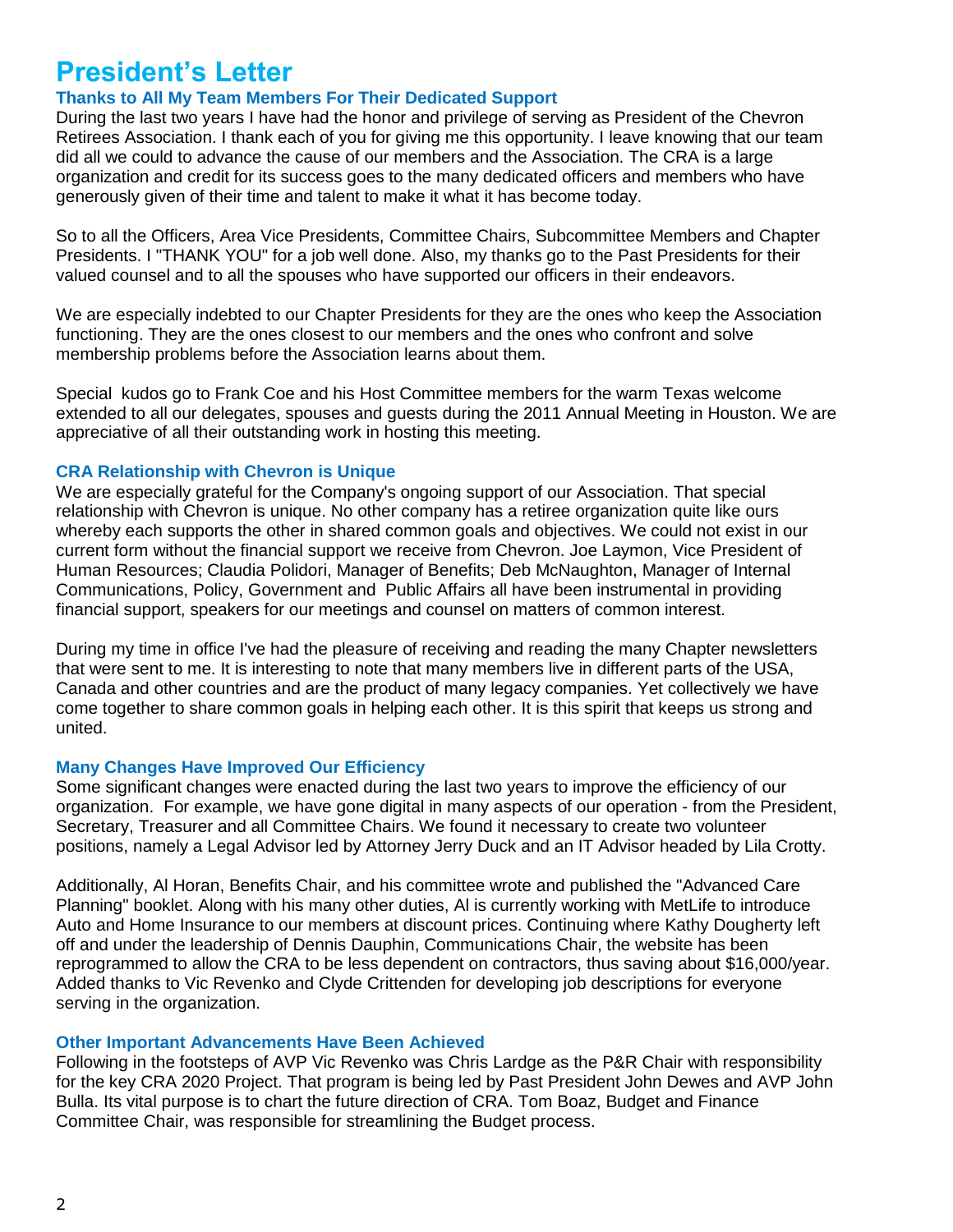Moreover, through great perseverance, Treasurer Merle Hufford was successful in obtaining tax-free status for our chapters in Texas. Frank Coe, Demographics Chair, has completely redone the way demographics data is collected and disseminated to our Chapter Presidents. Past President Charlie Rhoads has streamlined the inventory of potential candidates for office and expanded the number of members serving on the Nominating Committee so each Area is equally represented.

#### **Countless Other CRA Betterments are Functioning**

Bill Mather, as the Unaffiliated Chapter AVP, and Charles Patterson greatly improved the aforementioned Chapter's newsletter. AVP Rudy Treml not only has introduced the concept of Social Groups but he has been instrumental in creating one and seeing it elevated to Chapter status. Skip Rhodes, Public Affairs Chair, and his committee developed new guidelines for the Chevron Public Service Awards. Additionally, a number of new awards were created and developed by Past President Bill Leney, Pete Gates and Rudy Treml to recognize service to the Association.

As Membership Coach, Past President Leney perfected a series of recommendations to assist Chapters in their ongoing endeavors to increase membership. I also would like to recognize and thank our Editor, Walt Roessing, whose efforts make the ENCORE Publication what it is today - full of pictures, stories and news of the members and the Company.

Thanks to everyone who have worked so hard to strengthen the CRA's framework. Most of all, I want to sincerely thank Secretary Mary Lou Baugher and Treasurer Merle Hufford, the two pillars of our Association, for their boundless energies and unwavering commitment to keeping the organization on sound footing. They will be missed.

However, I am confident that our new President, Vic Revenko, and his management team will continue the tradition of improving the organization and helping any members in need. To each of them I pledge my support as they continue to promote our Association goals.

With warm regards. **Ernie Breaux** 112 Wicklowe Rd., Lafayette, LA 70503 337-984-4657, [ejbro112@me.com](mailto:ejbro112@me.com)

# **News**

## **Other Houston Highlights at Annual Meeting**

An outstanding keynote address by Chevron Chairman/CEO John Watson and the unanimous election of CRA President Vic Revenko took center stage during the Association's May 14-17 Annual Meeting in the Sheraton North Houston Hotel. Of major importance, too, were multiple reports by CRA officers plus presentations by invited guests from Chevron, MetLife, HDH and UHC that took place during the Association's two-day business segment.

In addition to the guests, attending the Annual Meeting were 83 CRA directors who represented the majority of the CRA's 93 chapters in the U.S. and two in Canada. The participating delegates included Association officers, committee chairs, area vice presidents, past presidents and chapter presidents. CEO John Watson congratulates new CRA



President Vic Revenko. Right: Outgoing CRA President Ernie Breaux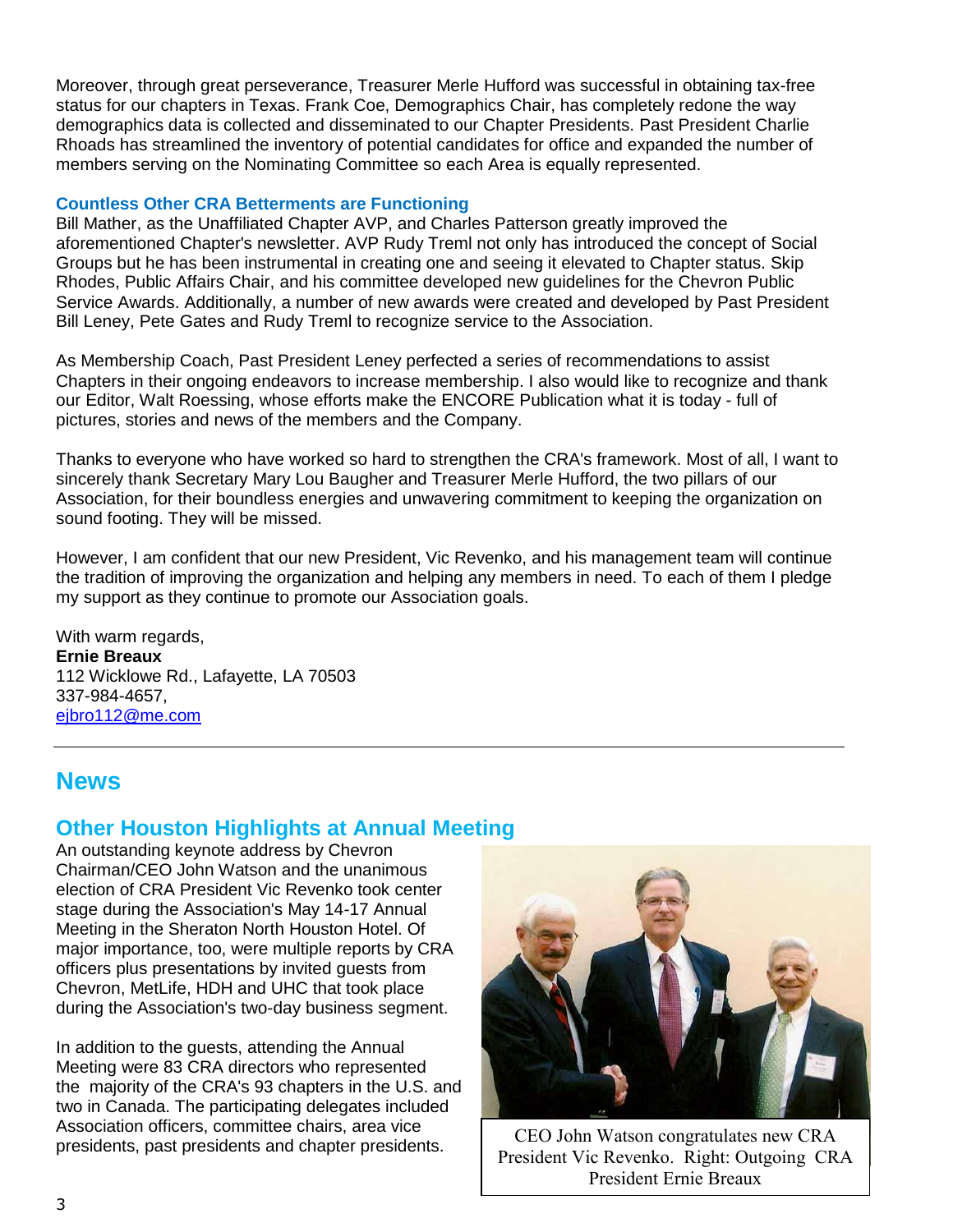The business side of the Annual Meeting began with detailed oral reports by the treasurer and the chairmen of the CRA's seven Standing Committees. Narratives varied from current accomplishments and basic operating information to the discussion of significant action issues that need to be addressed now -- such as the organization's declining membership between today and 2020.

### **Here are highlights of the presentations by CRA Committee Chairs:**

Chairman Tom Boaz of the Budget and Finance Committee reported the following in regards to the Association's finances, budget and membership:

The CRA continues to remain in a financially strong position.

· The organization's biggest challenge is to maintain and increase dues paying members. The yearending June 30 had a loss of 1,968 dues-paying members. The current membership total is 13,856.

Among major points made by Benefits Committee Chairman Al Horan were:

· Chevron has about 50,000 retirees, including 10,000 survivors. The Company is committed to continuing retiree medical benefits, dental and life insurance for certain legacy retirees and limited vision coverage. The CRA offers dental coverage mainly for members who are not Chevron legacy retirees.

· Approximately 30,000 retirees receive monthly pensions. The CRA continues to request that Chevron consider providing a pension supplement increase.

· Chevron Human Resources does an excellent job of policing outsource providers and in helping the CRA with member issues. When any problems arise, retirees are encouraged to bring them to a member of the Benefits Committee.

Chairman Dennis Dauphin of the Communications Committee outlined the many improvements made in the CRA website (www.chevronretirees.com). Some examples:

· The website has been converted to Content Management Software format (CMS) which allows direct entry into the website. The conversion was made possible by Chevron's assistance.

· Website now includes such informational links as the Advanced Care Planning Booklet, 2010 Tax Relief Act, Ecuador litigation, VSP letters, Annual Meeting data, etc.

· The Website "Navigation Bar" has five parts: Home, About CRA, Publications, In Memoriam, Tools & Resources.

Publications on the website are ENCORE, Line Rider, "NEXT" and Tidbits.

Dauphin encourages retirees to add their name to the e-mail roster by contacting committee member Charles Patterson at sanger@aol.com.

Public Affairs Committee Chairman Skip Rhodes encourages retirees to:

Register in the on-line advocacy program which enables the Company to advise members when there is a grassroots issue needing letters to be written to Congressional representatives.

· Submit Public Service Award nominees at any time. Send form CRA 220, which is available on the CRA website.

Demographics Committee Chairman Frank Coe reported:

· A monthly roster of recently terminated employees - 50 years of age and 15 years of service -- was added this year. They may include individuals who are not eligible for medical benefits but may enable chapters to contact these individuals for potential membership in CRA.

· Roster distribution is made twice a year in March/April and September/October.

· Committee has assumed maintenance of zip code to chapter mapping table from the HR Service Center. Use of latitude/longitude data allows for custom roster retrievals.

Unaffiliated Area Committee Chairman Bill Mather reported:

· Current membership of 1,075 is less than the last fiscal year because 575 members have not renewed their dues yet.

We initiated a website, www.craunf.org, two years ago with good success. Website use has reduced printing cost for both printing and mailing hard copies. To date there have been more than 6,000 visitors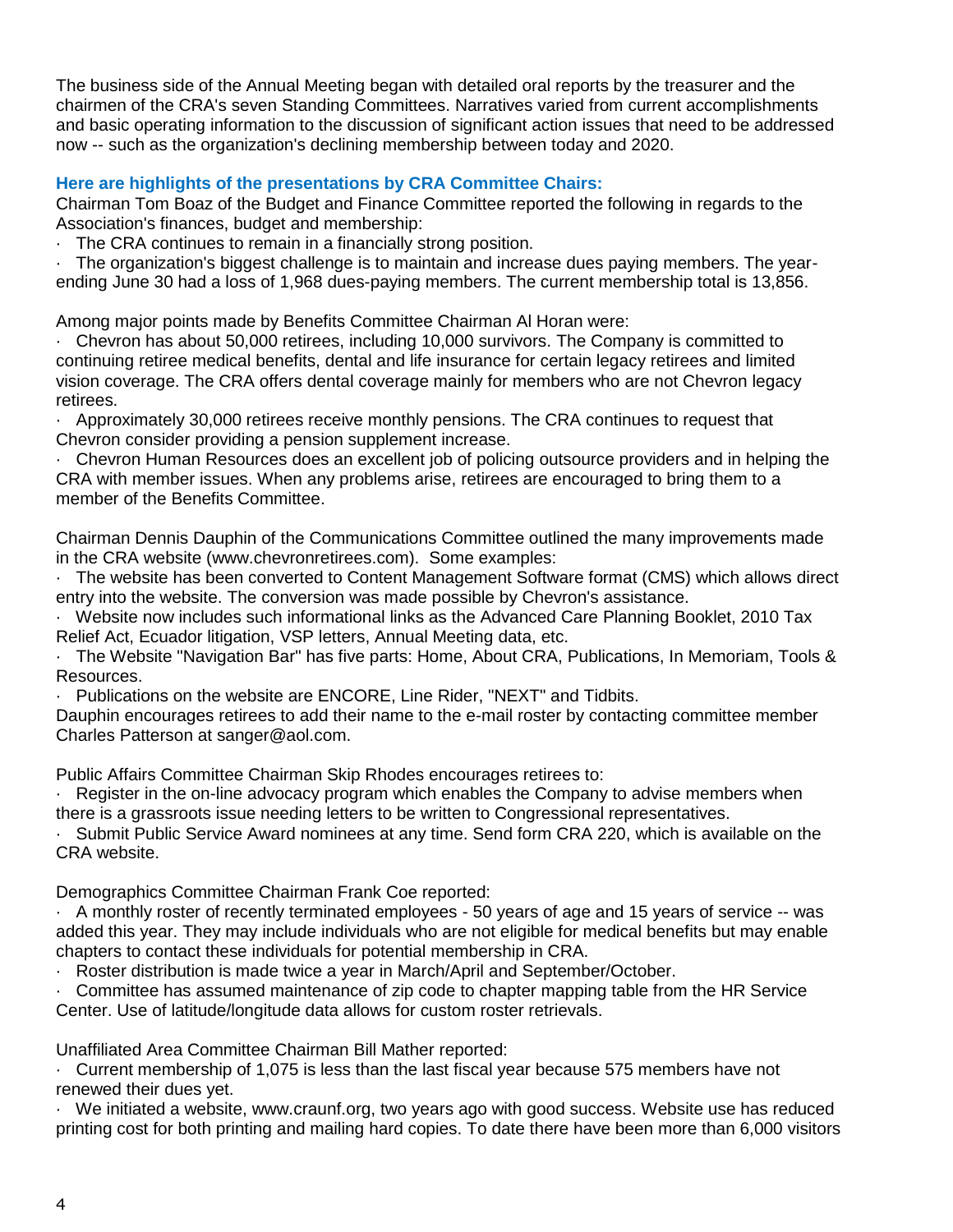to the website. There is a link from the site to ENCORE. Charles Patterson is the Unaffiliated Newsletter editor.

Nominating Committee Chairman Charlie Rhoads reported:

Committee responsibility is to develop members into leadership roles.

· Organization's future depends on willingness of members to accept those roles.

· Interested members in serving the Association need to fill out the Personnel Experience Record (PER) Form 250 and submit it to the committee.

Planning & Research Committee Chairman Chris Lardge reported:

· In regards to the Value of CRA Membership, the CRA currently provides one or more of the following to both dues-paying and non-dues paying retirees: ENCORE, chapter newsletters, lunches, day trips, advocacy on health plan issues, public service awards, scholarships, CRA Dental Plan, CRA Home and Auto Insurance Plan, Advanced Care Planning Booklet, and a very informative website.

· Added value to CRA membership could include membership cards, lapel pins, service awards, more recognition in ENCORE, group discounts for travel, cruises and retail purchases, more PSA Awards at Area/Chapter level, more scholarships for member grandchildren, etc.

Record retention in the Records Management System should be streamlined and stored electronically.

· Review needed of electronic tools such as Facebook, twitter, etc. to support CRA goals.

· Per normal rotation, the South Atlantic Seaboard Area is scheduled for the Annual Meeting in 2014. Motion made, seconded, approved.

Recommendation: Determine what CRA can afford, what members would like, communicate what CRA delivers today, differentiate between benefits for dues/non-dues paying members.

After the Sunday luncheon break, the Annual Meeting agenda re-started with a Membership Report by former CRA President Bill Leney. He suggested:

· A Membership Incentive Award, to be determined by the Area Vice President, could go to the chapter president in his/her Area who does the best recruiting. Such awards could be presented at the Area Meeting with a mass recognition of the winners.

· Early contact with the newly retired. Demographics Committee can e-mail a list of new retirees (with addresses) to each chapter for those retiring within their chapter footprint. The chapter then could contact the new retiree (letter or personal contact) before many of their retirement activities become established. That presentation was followed by the 2020 Workshop led by John Bulla and John Dewes. The essence of the workshop was to engage in a discussion of real issues - such as a declining and aging membership -- facing the CRA as it goes forward. The goal is to gain data in order to develop a CRA Business Plan for the year 2020 and beyond. The workshop, to be held each year, is to help the Association be fully prepared when the time comes and changes do occur. Following is a partial list of AVP Reports, Comments and Suggestions regarding the CRA's future:

- · Chapters without employment or retirement centers will decrease and eventually close.
- · Geographic areas may realign with other areas.
- · Chapters want a voice in what happens to their chapters.

· Increase commitments on electronic communication, and the value of the CRA, to further promote opportunities and cultivate interest in our organization.

- · Social clubs may be a good option to traditional chapter organization.
- · Area loyalty is second to chapter loyalty.
- · National organization should not dictate what the Association should look like.
- · Adopt a chapter. If chapter in an area closes, members can join another chapter in the same area.

Rudy Treml, South Atlantic Seaboard AVP, gives presentation on CRA Social Groups:

His major points were that a "Social Group" provides an opportunity for retirees, who are not geographically close to an existing chapter, to get together on a periodic basis and be recognized by the CRA as a group. He introduced the following proposed resolution that was approved by the CRA members: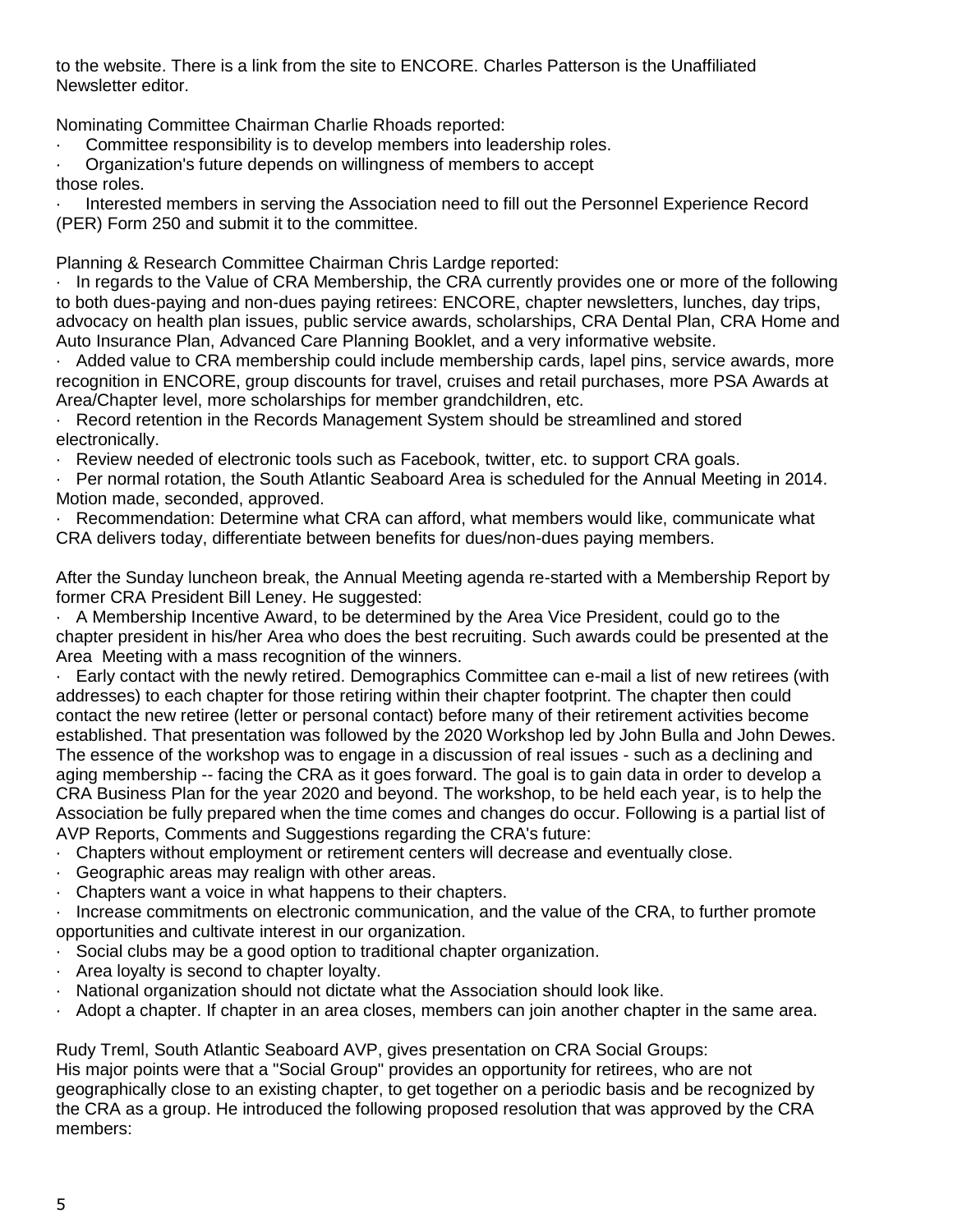- · CRA shall officially recognize retiree Social Groups.
- · Formation of a Social Group will be under the direction of the AVP with
- approval of the Association President.
- Retirees in a Social Group will be dues paying members of CRA.
- Social Groups will have minimal administrative responsibilities.

### **Invited Guests Important Feature of Annual Meeting**

Participating in the Annual Meeting program were the following corporate speakers from (1) San



L to R: Ed Spaulding, Public Affairs Manager, Laura Hogge, Regulatory Specialist, CRA Public Affairs Chair Skip Rhodes

Ramon and (2) Houston plus guests from MetLife, HDH and UHC.

Guest Corporate speakers in addition to Chairman Watson were: Claudia Polidori, Corporate U.S. **Benefits** Edward Spaulding, Public Affairs Manager, North America - Houston

**Office** Laura Hogge, Regulatory Specialist, Deepwater Exploration and Production

- Houston Office

Claudia Polidori informed meeting

attendees of 2011 changes beginning with the Vision Program (VSP Vision Care). For example: VSP Vision Care has replaced EyeMed as the new vision care administrator for Chevron for those in PPO plans\*. (HMO participants will continue to receive vision services through their HMO).

- · Eye exams are covered at 100 percent in-network. Out-of-network benefit levels for an eye exam have increased from \$30 to \$45.
- · You'll continue to receive a 20 percent discount when you purchase a complete pair of glasses from a network provider.
- · Health Eligibility rules have expanded to cover dependents up to age 26.
- · Lifetime Medical benefit maximum has changed from \$5 million to unlimited.

\*Plans include pre-65 Chevron Medical Plan Options 1, 2, 3 through UnitedHealthcare, as well as Post-65 options through UnitedHealthcare - Chevron Medicare Plus Plan, Chevron Senior Care Plan and the Chevron Medicare Standard Plan.

**Other Benefits news**: Open Enrollment for 2012 is Monday, Oct. 17 through Friday, Oct. 28, 2011.

### **Status of Resuming Drilling in Gulf of Mexico**

Edward Spaulding's topic was "Getting Back to Work in the Gulf of Mexico - a Long and Winding Road." He spoke to the group about the resumption of safe drilling operations and also discussed the categories of improving spill response capabilities, expanding intervention capabilities and upgrading industry drilling standards.

Similarly, Laura Hogge's topic was "Permitting in the Gulf of Mexico." She explained what it now takes to drill a deepwater well, permitting steps, pre and post moratorium permitting and the current stay of play. What is especially frustrating, she said, were the constantly changing permitting requirements. Even after obtaining approval on a specific permit the government may require companies to get reapproval because rules on the aforementioned permit had been revised. She said it can take up to 10 years to complete a deepwater drilling project from day one to actual production.

Non-Company guest speakers were: Sara Stein and Eric Zvejnieks, Metlife Account Executives Chet Rhoads, HDH Executive Vice President Dr. David Wiechers, Medical Director, UHC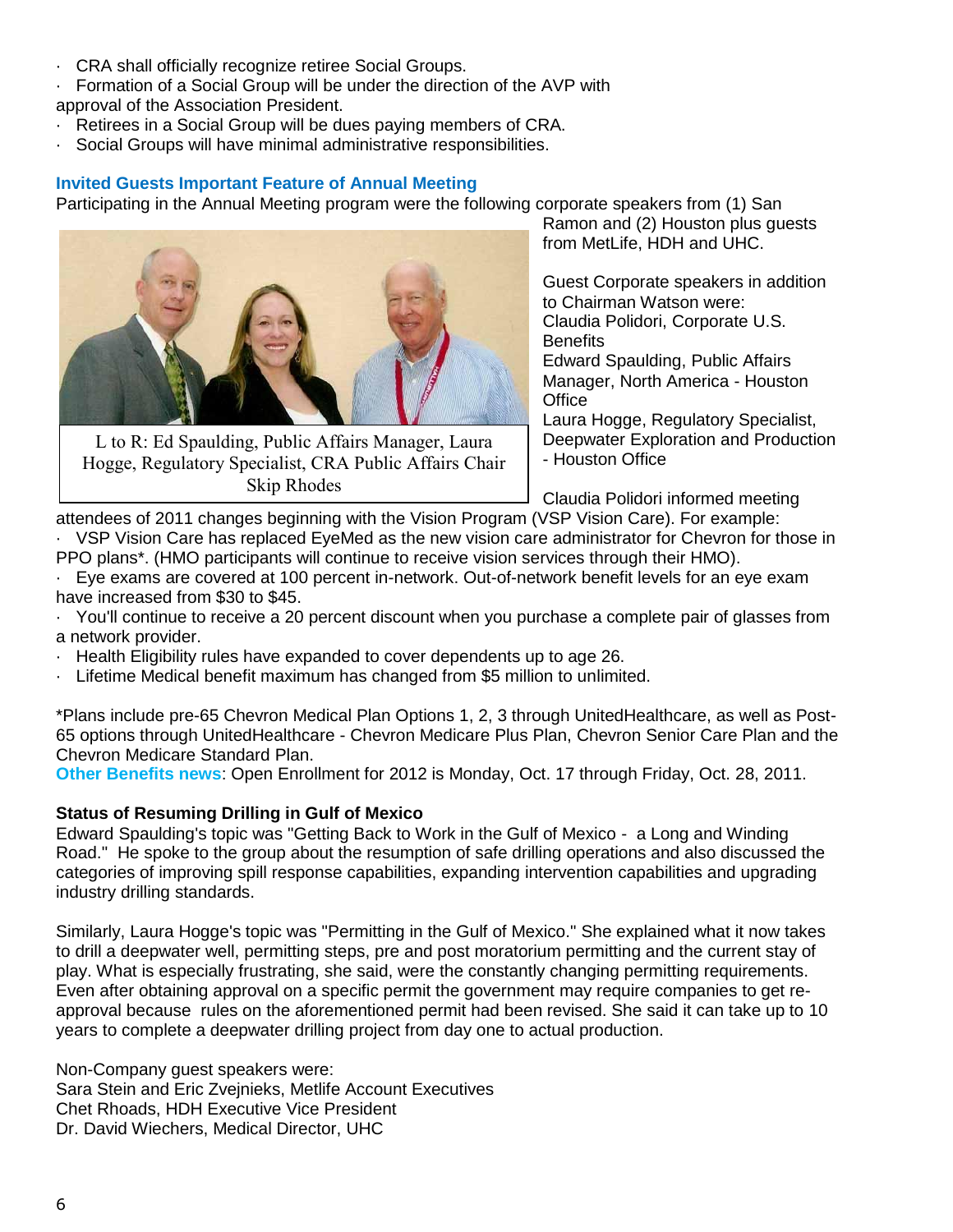Eric Zvejnieks' remarks were concentrated on the CRA Dental Plan. For instance, he pointed out:

· Most employers terminate dental coverage at the time of retirement. So CRA worked with MetLife to provide dental coverage for CRA dues-paying members.

· Coverage is available for retirees when they first join CRA. Chapter presidents are asked to provide HDH with a list of new members by the first of each month. MetLife then sends enrollment packets to new members. Annual dental plan participants are provided the opportunity to move between plans from Option 1 to Option 2 or vice versa. On-line assistance is available as well as a CRA dedicated center.

Sara Stein gave an overview of the proposed MetLife Auto & Home Program for CRA:

· Their comprehensive line of coverage includes auto, motorcycle, home, renters, mobile homes, boat, recreational vehicles, personal excess liability (umbrella coverage) and flood.

MetLife offers members convenient and professional customer service including a single toll-free number, free insurance reviews and consultations, on-line services, flexible payment plans and 24/7 claims reporting.

· The offer of Auto & Home Insurance will include a mailing four times per year. That includes an initial mailing to all Chevron and Legacy retirees.

· This program will help CRA attract new members and provide additional value to current members by enhancing CRA's benefits offerings. She added it also will increase CRA's revenue opportunities.

\_\_\_\_\_\_\_\_\_\_\_\_\_\_\_\_\_\_\_\_\_\_\_\_\_\_\_\_\_\_\_\_\_\_\_\_\_\_\_\_\_\_\_\_\_\_\_\_\_\_\_\_\_\_\_\_\_\_\_\_\_\_\_\_\_\_\_\_\_\_\_\_\_\_\_\_\_\_\_\_\_

# **CRA Has New Executive Management Team**

(cont'd from Page 1)

### **Secretary Will Serve Double Duty**

Then there's Stone, one of the Association's busiest volunteers. Besides her key role as the CRA's new secretary, she also continues as the Intermountain Area Vice President with responsibility for 10 chapters ranging from the Mexican to Canadian border. That secretary post is not new to MJ, however. In 2003-04/2004-05 she was the Association's secretary for President Bob Olmstead. Subsequently, she spent 2005-06 through 2008-09 as Communications Chair.

MJ served 39 years with Spencer Chemical, Gulf Oil and Chevron. Assignments during her 12 Chevron years varied from Corporate Human Resources to Chevron Overseas Petroleum (COPI). Her COPI tasks took her from Angola to Zaire in Africa along with "stops" in England, Indonesia, Kazakhstan, Papua New Guinea, Vietnam and a North Sea oil platform.

Retirement came in 1997 in San Ramon, Calif., as general manager, COPI Human Resources. Her Phoenix volunteerism activities include the Desert Botanical Garden, Desert Foothills Library and Pets on Wheels. She resides at 30600 N. Pima Road, #101, Scottsdale, AZ 85266. Contact numbers are: 480-595-2872 or [msto@cox.net.](mailto:msto@cox.net)

#### **Branson Takes Over the Treasurer's Responsibilities**

As the new CRA treasurer, Patricia Branson has teamed once again with Stone. During eight years with the CRA, two were served on MJ's Communications Committee and six on the Nominating Committee. Branson retired in 1999 from Texaco at the Port Arthur Refinery, where she was employed 38 years as an accountant. She is a third generation family member to retire from that refinery.

Her current volunteerism in Crandall, Texas, involves serving on the city council, as secretary/treasurer of the Economic Development Corporation and on projects for the Chamber of Commerce. She is on the advisory board for the Crandall school district and serves on several church committees.

She is married to Gary Branson, who has spent five years as the North Central Texas Chapter president. In that same period she has been the chapter's secretary, treasurer and newsletter editor. She resides at 109 Creekview Ln, Crandall, TX 75114. Contact numbers are: 972-427-8669 or [gbpb@wi-fi.net.](mailto:gbpb@wi-fi.net)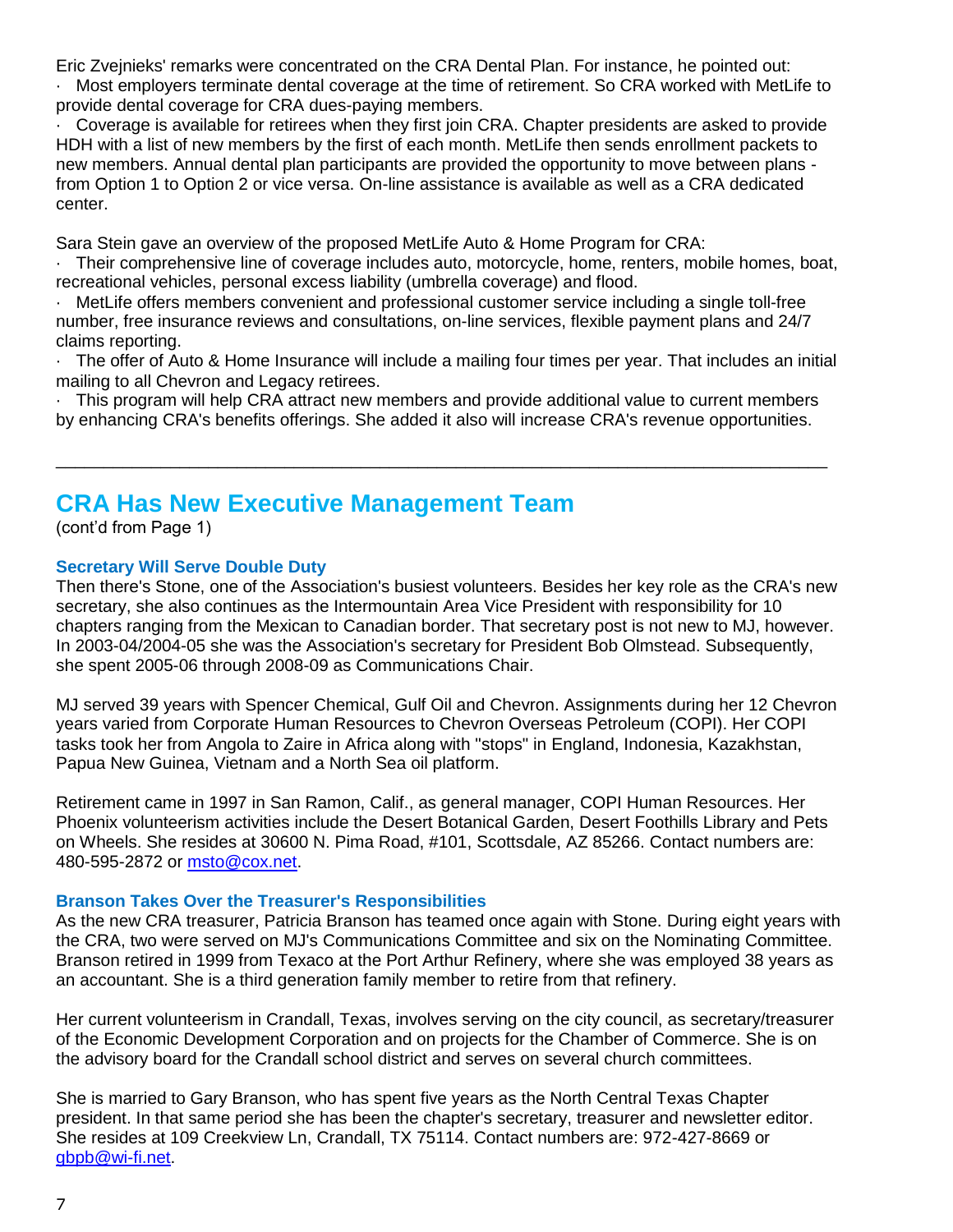## **Revenko's Houston Acceptance Speech as CRA President**

(Following his unanimous vote, Vic Revenko gave the following speech to CRA members attending the Annual Meeting:)

Thank you Ernie. You have been a great role model as CRA president. And thank you all for your vote of confidence in electing me your next president. I consider it a great honor and will do my best to serve CRA and help it continue to thrive into the future.

The CRA has been in existence 40 years. Over this time it has gone from representing one company to many companies and cultures. The Association has thrived because it never lost sight of its core principal of representing and providing valued services to its members and their families. THIS is what I will work to continue and strengthen.

Under the mantle of CRA, an important bond has been created among fellow retirees of CRA legacy companies (Chevron, Gulf, Texaco, Caltex, Unocal and others). The implicit bond of fellowship, cooperation and thoughtfulness, together with an attitude of support and service, is why this diversity so highly valued by CRA members works.

It's been a successful 40 years by any measure.

My vision for CRA, as I have gotten to know it at the local, area and national level, is to continue this positive heritage and build for the future.

My major objectives going forward are:

· Strengthen the CRA organization by continuing the 2020 Project to make chapters, areas and national as viable as possible looking toward the future.

· Continue to improve ways of providing chapters with support to make them as robust as possible.

· Build on the relationship with Chevron.

· Improve communication processes to members using traditional means as well as web-based technology and other media resources.

· Look for ways to add value to membership by providing benefits or services not provided by Chevron or not fully provided to all CRA members.

· Attract new dues-paying members to CRA.

My intent is to work in a collaborative, team-based manner. I value inclusiveness, openness and quality of thought. I tend to seek informed and diverse input as part of making a decision. I enjoy positive conversation and humor - this makes it fun for all.

As we move forward, my vision will need to build on trust, respect and sound motives. At all times, I would endeavor to be mindful of purpose and focused on the greater good of CRA. It is my privilege to be the next CRA President.

## **Benefits Corner by Al Horan**

It is hard to believe but I just attended my fourth Annual Meeting of the Association. It was an outstanding and productive experience thanks to the organization and planning of Frank Coe, Ernie Breaux and all the other people who volunteered to work behind the scenes in Houston to make it such a success.

It also was successful because it gave all the attending CRA delegates a wonderful opportunity to meet and share ideas. Kudos all around!

What's more, the Annual Meeting gave us the chance to discuss and review an Auto & Home Insurance Program that we propose to make available to ALL dues-paying CRA members. I'm delighted to report that the delegates saw the significant value of this program and, accordingly, it was approved. This is yet another way in which we are constantly trying to add to the value of your membership.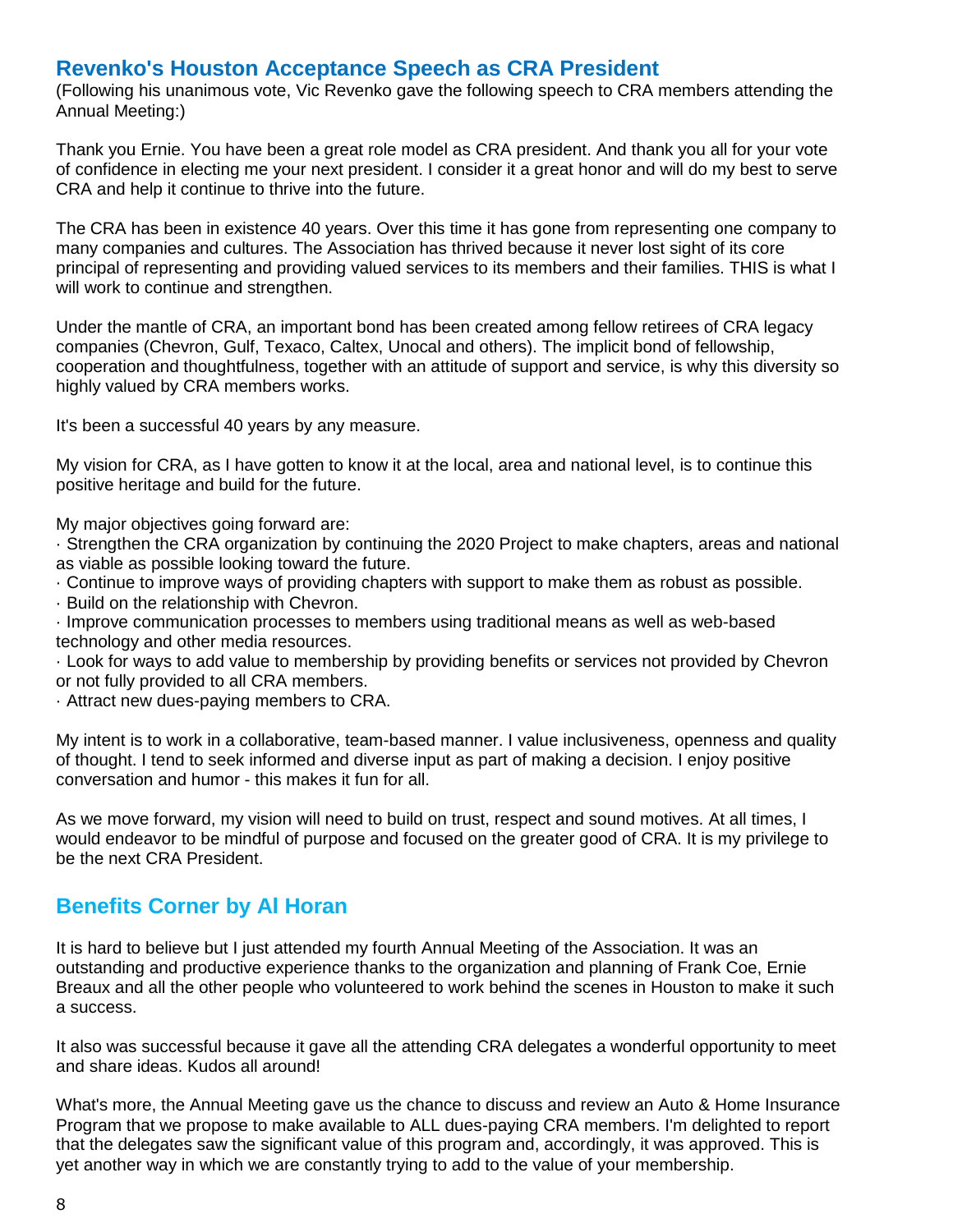#### **Insurance Proposal Includes Attractive Discount**

The insurance company offering this program is MetLife. What's more, MetLife will provide a basic discount of up to 17 percent depending upon where you live. Plus it will offer a further discount based on your years of CRA membership. The combined discount can be as great as 30 percent.

These discounts are above and beyond the normal discounts usually offered by most insurance companies for multiple lines of coverage, etc. We'll be working behind the scenes to bring you this new program in the very near future. So be sure to watch your mail and also make it a point to visit CRA's website (www.chevronretirees.org) for periodic updates.

### **Help With Your Financial and Estate Planning**

In addition to the Auto & Home Insurance Program, we will be developing useful information to help you with your financial and estate planning. I'm hoping we can develop a booklet on "Financial and Estate Planning" like the one we prepared for Advanced Care Planning.



Benefits Chair Al Horan presents awards to Bill Dodge, left, and Linda Bulla.

In regards to the recently completed "Advanced Care Planning" booklet, we were able to honor Linda Bulla and Bill Dodge at the Houston Annual Meeting with CRA pens as tokens of our appreciation for all the work they did on that publication. Linda and Bill are members of the Benefits Committee.

#### **Outstanding Health Presentation by UHC Medical Director**

Lastly, this year, like the two previous years, Chevron graciously arranged for Dr. David Wiechers to provide Annual Meeting delegates with excellent information about healthy lifestyles for keeping fit. Dr. Dave is the Medical Director for UHC, which provides most of Chevron's

Medical Plan coverage. The theme of his live presentation was "Live to be 100 or Die Trying - Eat, Pray, Exercise." A few of Dr. Dave's recommendations are: TAKE YOUR MEDICINE, EAT A LITTLE LESS, DRINK A LITTLE MORE RED WINE OR CHAMPAGNE, BE SPIRITUAL AND LOVE A LITTLE MORE." The splendid information he presented is based on studies of individuals who are at least AGE 100.

The good news is his outstanding presentation is now available to all CRA chapters via the CRA Website, www.chevronretirees.org. It is located at HOMEPAGE> PUBLICATIONS> BENEFITS CORNER (lower left panel)> VIDEO PRESENTATION (right panel).

Finally, in ENCORE's previous issue, I wrote about prescription drugs, including purchasing them from overseas. In the 4th Quarter 2011 issue I hope to continue this theme by discussing the pros and cons of obtaining medical treatment outside the United States. Please be sure to look for the next Benefits Corner. As always, let me know if you have any questions.

\_\_\_\_\_\_\_\_\_\_\_\_\_\_\_\_\_\_\_\_\_\_\_\_\_\_\_\_\_\_\_\_\_\_\_\_\_\_\_\_\_\_\_\_\_\_\_\_\_\_\_\_\_\_\_\_\_\_\_\_\_\_\_\_\_\_\_\_\_\_\_\_\_\_\_\_\_\_

Al Horan Benefits Chairman [awhoran@verizon.net](mailto:awhoran@verizon.net) 972-964-1787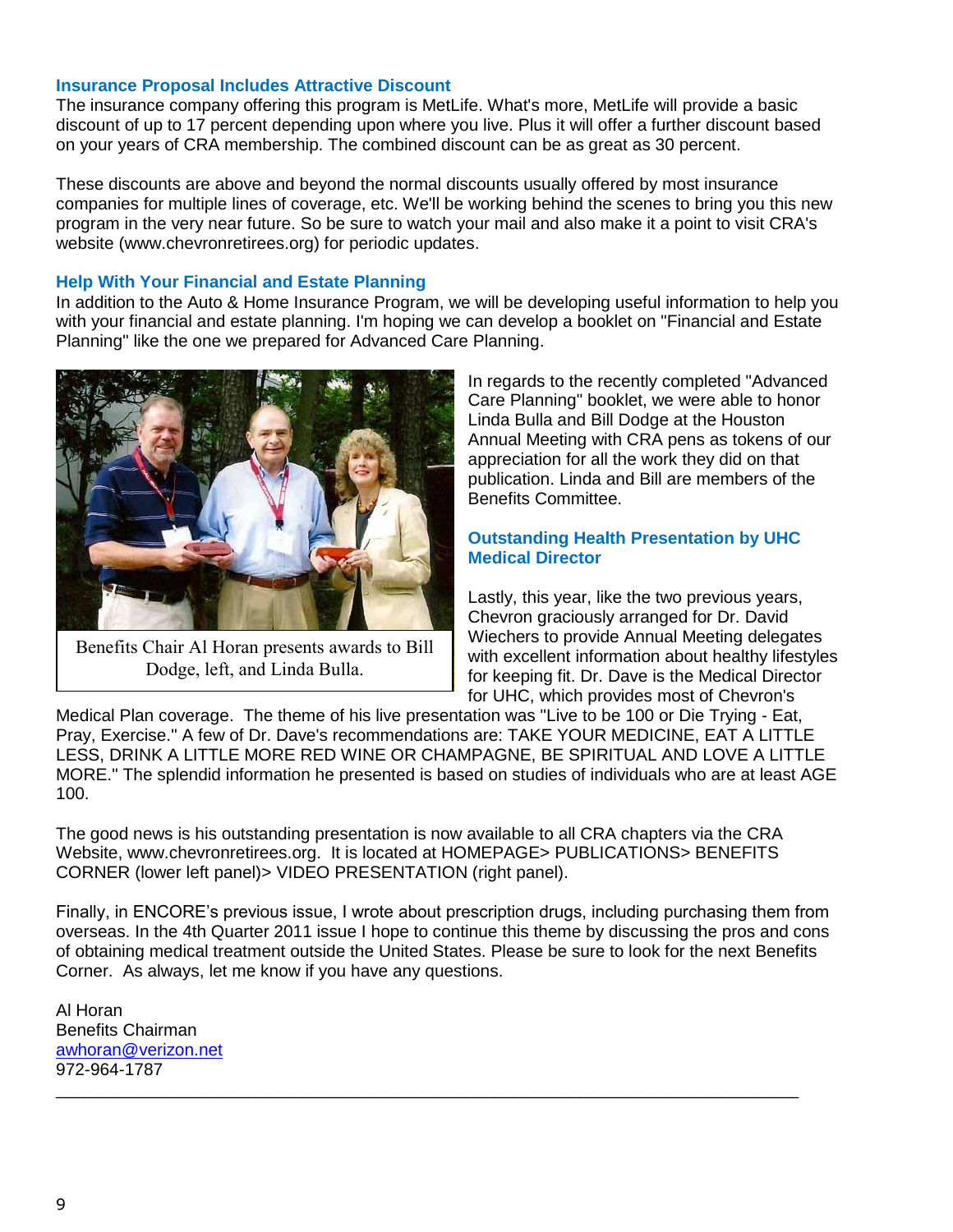# **Chevron Chairman Big Hit Again as Keynote Speaker**

(cont'd from Page 1)

He opened saying, "It's always good to be back in Houston. The hospitality is very warm, and it's a lot like my home back in California. I'm very pleased to be here. I appreciate the effort of this great group. I know you heard today from a lot of other representatives from management, and so I also look forward to the opportunity to speak with you. I thought what I would do is share with you how the company is doing and then take some questions."

Watson said, "You would be proud of the way your company is performing. We always begin with safety. We are at a world-class level when it comes to our safety and environmental performance. It's really the best in the industry at this point. And it might interest you to know that our safety record is dramatically better than the government's safety record." This comment resulted in a loud burst of laughter from the audience. He then added, "The oil industry safety record is dramatically better than others in the manufacturing business. So notwithstanding the risk that is in our business and the terrible industry accident last year, we are very proud of our company performance."

#### **Another Good Year for Financial Results**

Watson emphasized he is also proud of the company's financial results. He specified, "It's almost old news now, but we generated a 17 percent return on our capital in 2010. Though we are spending more than we make, we actually have more cash than debt. So our financial performance has been good."

The audience beamed when he emphasized how the company has had 23 consecutive years of annual increases in dividends. And he was quick to add, "It'll be 24 as we get to the end of this year. We had a nice increase of 8.3 percent in the second quarterly dividend just recently. Our plan is to increase the dividends as the pattern of earnings and cash flow permit.

"I know dividends' growth is important to you, and they are important to me too. We have been able to increase them at a nice rate for a long period of time because we have been able to grow the business by investing wisely. Dividend growth at an average rate of 7 percent per year has been very good for the company. And when you take dividend and stock price growth together, they have been even better. For the previous five years we have dramatically outperformed our competitors."

### **Delivering on Upstream Achievements**

Watson pointed out how the company increased production by another 2 percent in 2010 after 7 percent the preceding year. Chevron sanctioned \$14 billion worth of projects in 2010 in the U.S. Gulf of Mexico, made a decision to invest again in the Papa-Terra Project in Brazil, sanctioned the next expansion of the Caspian Pipeline and made another discovery in Australia. The latter is the tenth new discovery since the company announced the Gorgon Project 18 months ago. Altogether, Chevron is working on a dozen projects in which each is an investment exceeding \$1 billion.

This year's major capital project startups in oil and gas are Platong Gas 11 in Thailand, Agbami 2 in Nigeria and Tahiti-2 in the U.S. Gulf of Mexico. Additionally, the chairman pointed out, "We had one of our best exploration resource replacement years in some time by adding more than 14 million acres to our portfolio. Other significant milestones last year included adding shale gas acreage in Poland and Romania plus deepwater acreage in Liberia and China. That increased our total acreage portfolio by more than 10 percent."

Continuing, he said, "We recently acquired several thousand acres in southwest Pennsylvania, where we are going to be drilling 70 wells for gas this year."

### **Restructuring in the Downstream & Chemicals Business**

In regards to the Downstream & Chemicals business, the company has put the greatest emphasis on the core markets of North America and the Asia-Pacific region with capital construction projects in the U.S., Korea and Qatar. Watson noted, "We are getting out of the disconnected market. Instead, the company focus will be on the retail business, which are the Chevron and Texas brands 'in-country' and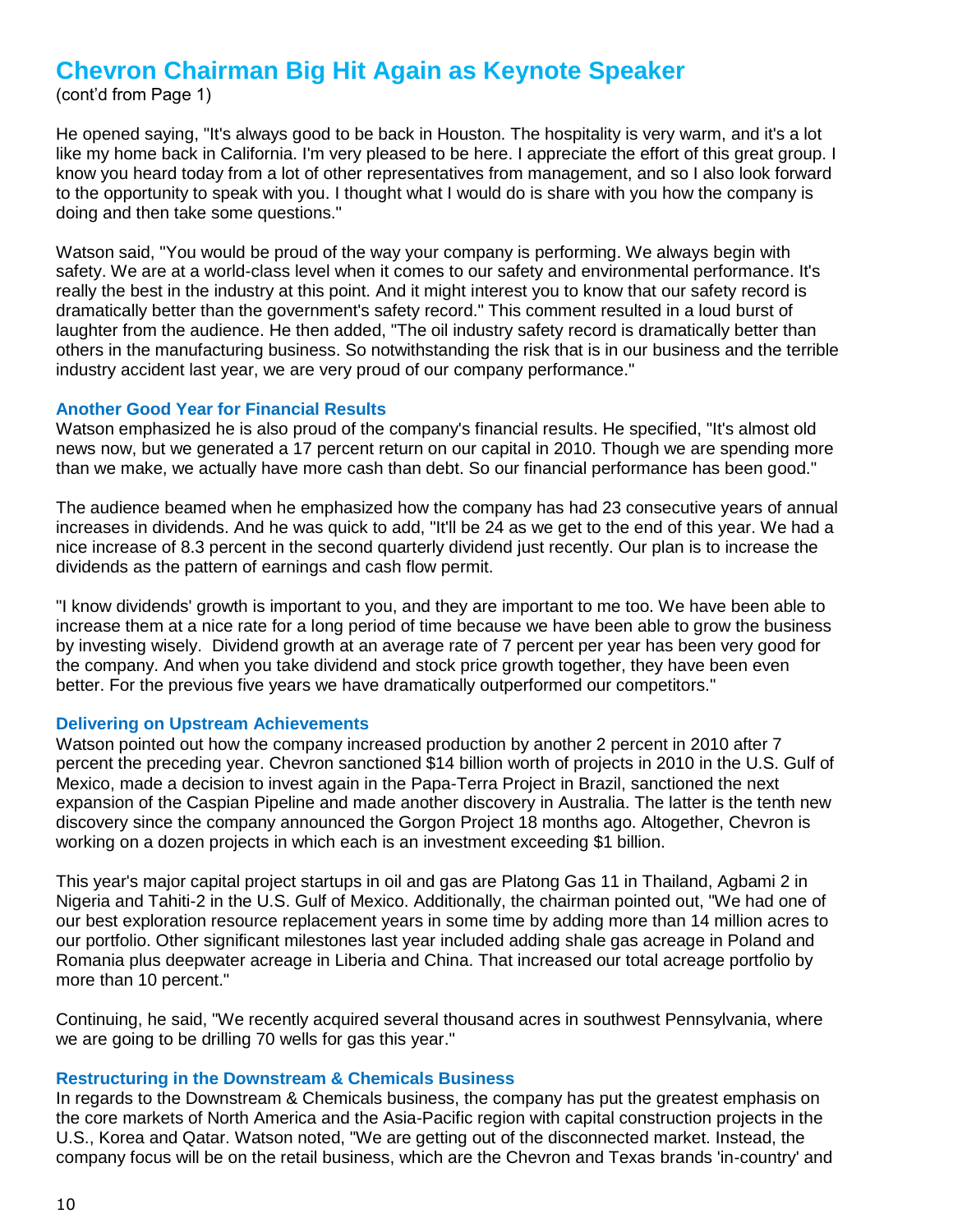the Chevron, Texaco and Caltex brands around the world - all of which will be closely linked to refineries."

He then explained that the company's Downstream & Chemicals restructuring program "has gotten rid of some of the disconnected marketing we had with customers in Africa, Latin America, South America and the eastern United States. We will continue to invest in refining, however, such as the construction of a 25,000-barrel-per-day oil plant at Pascagoula. And we will be investing more in the petrochemical business."

A prime restructuring goal, of course, is to advance Downstream & Chemicals' profitability.

### **Australia's Giant Natural Gas Projects**

Watson gave major significance in his presentation to what he called, "the centerpiece of our growth story," which are the Gorgon and Wheatstone natural gas projects in Western Australia. Because of those projects, he said, the company is especially well-positioned to supply the growing Asia market through both liquefied natural gas (LNG) and low-cost pipeline natural gas.

"We took the full board to Gorgon last year, where everything is very big in terms of resources, infrastructure and production. It now is the world's largest project of its type. All the contracts for Gorgon are with Japan and Korea."

Gorgon and the lo Jansz fields hold more than 40 trillion cubic feet of gas, the equivalent of nearly 7 billion barrels of oil. The initial development at Gorgon, a \$37-billion project, includes a 3-train, 15 million- ton-per-year LNG facility, a domestic gas plant and the world's largest carbon sequestration project. Construction is almost 25 percent complete with startup expected in 2014. At full production, Gorgon's three trains are expected to produce 450 thousand barrels of oil-equivalent per day.

Watson said, "Wheatstone is another very large LNG project. It will be developed right after Gorgon and be a big part of our growth. Projected at Wheatstone is a 2-train, 8.9 million-ton-per-year LNG facility and domestic gas plant. Startup is expected for 2016. At least 80 percent of our equity in Gorgon and Wheatstone LNG is under long-term agreement."

Before taking questions from the audience, Watson thanked the Chevron retirees and spouses for their very effective and continued support in writing letters to Congress regarding business and political issues that are important to the company. He emphasized, "We will take the liberty of calling on you again in the future because it really helps."

To illustrate the positive power of letter writing, the chairman offered the following anecdote with a big grin. "I was walking down a hall in Congress when a Senator stopped me and said, 'Could you please get your people to stop writing all those letters?"

## **Next Issue of ENCORE: \* Profiles of 2011 PSA Recipients \* Profiles of five new Area Vice Presidents**

## **Chevron Retirees Association**

*The Chevron Retirees Association is not a subsidiary of the Chevron Corporation but an independent Organization of retired employees of Chevron or its predecessor companies.*

For questions regarding **ENCORE** Or the CRA website, contact: Dennis Dauphin, Chair Communications Committee 1614 Girvan Court, Ocean Springs, MS 39564. E-mail: [oceansprings1@aol.com](mailto:oceansprings1@aol.com) (228)-875-7268

For **ENCORE** story ideas, contact: Walt Roessing, Managing Editor 4817 Palm Ave #M La Mesa, CA 91942 E-mail: wh $r$  lossing  $@$  cs.com (619) 697-9702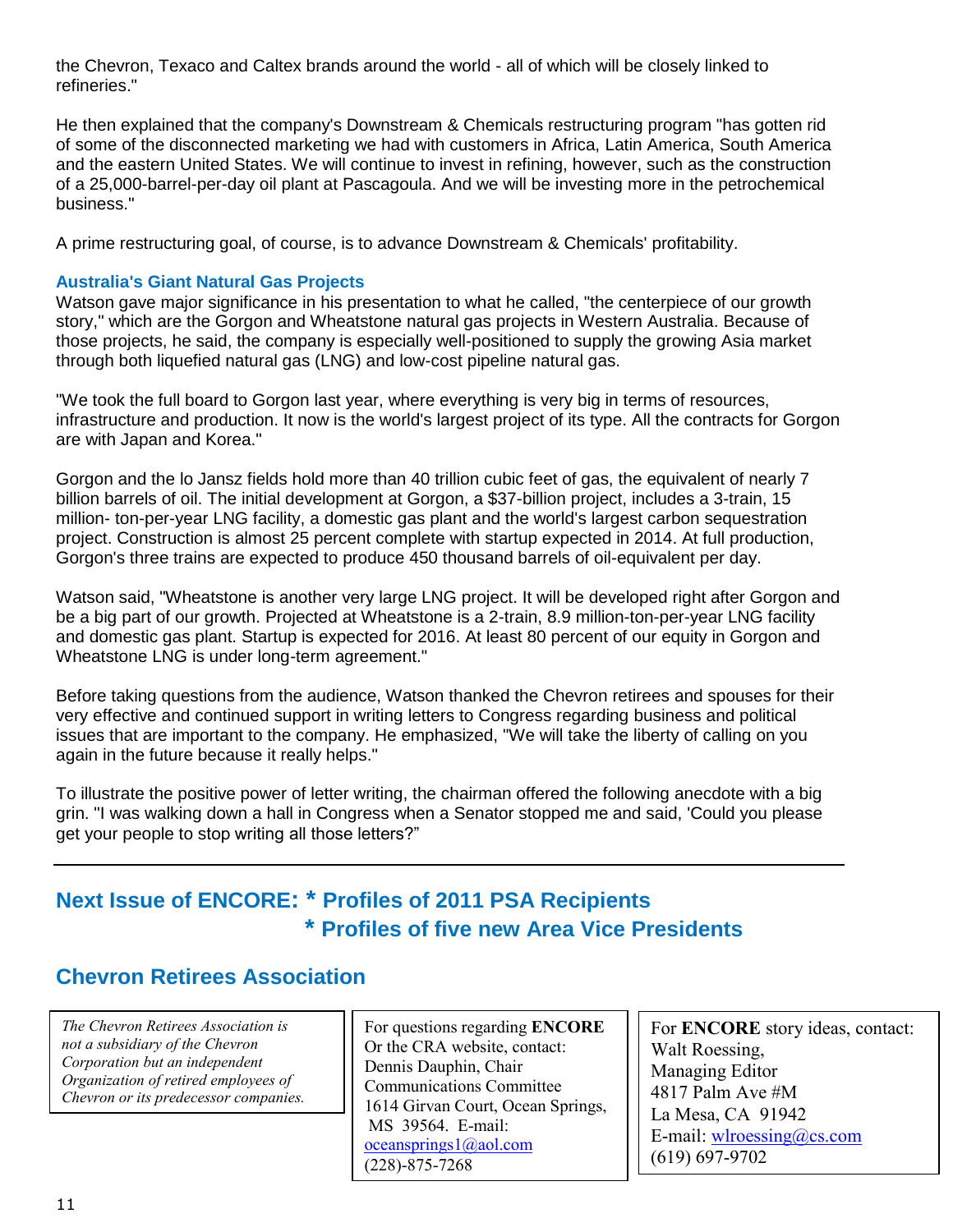*As reported by Chevron during this period*

#### **Amoseas**

Couch, William G., Ret. 1985 Mackin, Mildred ., Ret. 1980

#### **Caltex**

Amagna, Severo V., Ret. 1988 Balfe, Joseph E., Ret. 1980 Bennett, Reginald B., Ret. 1982 Evans, Harold Martin., Ret. 1982 Mccarthy, William Murray., Ret. 1986 Nasser, Antoun Nasrallah., Ret. 1994 Stewart, Ronald Niele., Ret. 1988

#### **Chevron**

Alexander, A J., Ret. 1982 Adams, Walter D., Ret. 1984 Anderson, Charles R., Ret. 1984 Angelette, Jr., JA ., Ret. 1990 Arriaga, Antonio B., Ret. 1987 Bauer, John F., Ret. 1980 Bell, James P., Ret. 1985 Benjamin, James C., Ret. 1985 Benuzzi, G ., Ret. 1985 Beringer, Ray H., Ret. 1976 Berryhill, Walter ., Ret. 1990 Biggers, A B., Ret. 2010 Blackburn, Margaret B., Ret. 1986 Blomberg, C R., Ret. 1982 Bogges, Donald R., Ret. 1999 Boyd, Jr., CS ., Ret. 1985 Bright, Bobby K.., Ret. 2004 Brooks, R E., Ret. 1989 Broussard, James H., Ret. 1992 Callais, Clarence J., Ret. 1985 Campodonico, F L., Ret. 1989 Carroll, Jr., W J., Ret. 1980 Cole, K R., Ret. 1986 Cook, Roy K., Ret. 1983 Corder, Stephen E., Ret. 1979 Crabb, Alexander R., Ret. 1984 Cuffel, Robert C., Ret. 1977 Dacosta, E L., Ret. 1984 Dalnodar, O F., Ret. 1984 Dangelo, Jr., Nick J., Ret. 2000 Davies, Hueston B., Ret. 1982 Delong, Ellen L., Ret. 1986 Denton, Doyle W., Ret. 2002 Dickten, Thomas E., Ret. 1999 Dipaola, Julie M., Ret. 2005 Dodson, Daniel S., Ret. 1994 Donovan, Robert W., Ret. 1989 Dossey, Margaret E., Ret. 2001 Dreesman, Dan J., Ret. 1999 Durr, Willard L.., Ret. 1992 Dzuban, S J., Ret. 1982 Eastridge, Kenneth R., Ret. 1999 Edwards, Earl D., Ret. 1980 Enochs, Alice N., Ret. 1971 Errington, Leon W., Ret. 1991 Flowers, Emmett O., Ret. 1998 Foote, Albert G., Ret. 1995 Foret, Johnny P., Ret. 1992 Frisbie, Sandra M., Ret. 1990 Gambetta, Lucy ., Ret. 1974

Gardarian, Leo H., Ret. 1977 Garner, Robert E., Ret. 1981 Gillam, James W., Ret. 1997 Goff, Robert V., Ret. 1986 Gordon, Chester D., Ret. 1984 Gratz, Edward J., Ret. 1984 Guerrero, Remigio C., Ret. 1996 Gullifer, L R., Ret. 1981 Hadley, W L., Ret. 1985 Hamrick, C H., Ret. 1993 Hand, Robert J., Ret. 1981 Harris, Otis T., Ret. 1973 Harris, James J., Ret. 1977 Hartman, Robert F., Ret. 1981 Hayden, Michael J., Ret. 1992 Heath, W A., Ret. 1982 Helgerson, Eugene H., Ret. 1965 Holloway, James B., Ret. 1999 Hood, Cecil A., Ret. 1987 Hopkins, James R., Ret. 1986 Horrocks, Howard R., Ret. 1980 Jernigan, J A., Ret. 1980 Jernigan, Kenneth M., Ret. 1986 Johnson, Vernon E., Ret. 1984 Jones, Richard C., Ret. 2010 Jordan, Richard A., Ret. 1983 Kauhane, Grant K., Ret. 1993 Kelley, Hugh L., Ret. 1982 Ketcham, Boise ., Ret. 1975 Kyame, Jeannette M., Ret. 1984 Langley, R P., Ret. 1982 Lapitski, Andrew ., Ret. 1981 Lea, Milton H., Ret. 1988 Lee, Beverly A., Ret. 1999 Lindgren, Harold D., Ret. 1985 Llamas, Ralph C., Ret. 1991 Lofton, Owen N., Ret. 1986 Lovelett, Raymond O., Ret. 1979 Lovell, James O., Ret. 1976 Lowinger, George E., Ret. 2000 Lurbe, Newton F., Ret. 1986 Matherne, Weldon P., Ret. 1986 Matthews, Clinton C., Ret. 1986 Mccauley, Robert S., Ret. 1986 Mcconnachie, James K., Ret. 1991 Mcdonald, John B., Ret. 1981 Mcdonald, Marvin E., Ret. 1987 Mckeegan, Alan J., Ret. 1994 Mcquinn, W J., Ret. 1986 Mettler, Thomas E., Ret. 1999 Miinch, Mary M., Ret. 1972 Mlcak, E C., Ret. 1985 Moller, Fred J., Ret. 1984 Monaco, Frank P., Ret. 1977 Moody, Robert H., Ret. 1984 Moore, Allen L., Ret. 1986 Morrice, Jr., George ., Ret. 1977 Munro, Nathaniel G., Ret. 1977 Myers, Roy A., Ret. 1986 Nichols, Burl E., Ret. 1990 Ory, Jr., David J., Ret. 1999 Padgett, Bobby N., Ret. 2008 Parkinson, Lucius J., Ret. 1986 Parrish, Wilbur E., Ret. 1987

Perez, Leo E., Ret. 1978 Peters, Jr., Charles M., Ret. 1985 Petersen, F A., Ret. 1985 Phillips, Rubin N., Ret. 1976 Pietz, Emil ., Ret. 1976 Pyburn, Edward J., Ret. 1985 Quigley, Jr., Claude M., Ret. 1977 Reuter, G F., Ret. 1983 Rhodes, Edward J., Ret. 2006 Roberts, Granville M., Ret. 1986 Robinson, G S., Ret. 1990 Sallas, Raymond P., Ret. 1995 Sandman, Donald F., Ret. 1998 Scarborough, Charles B., Ret. 1989 Schlatter, Maurice J., Ret. 1979 Schultz, Ray A., Ret. 1985 Schumaker, M E., Ret. 1986 Schurman, Glenn A., Ret. 1987 Scott, Charles E., Ret. 1986 Sinclair, Thomas G., Ret. 1985 Slaughter, G E., Ret. 1986 Small, Leonard C.., Ret. 1992 Smith, Charles E., Ret. 1977 Smith, Wincil J., Ret. 1990 Sockrider, Glenn E., Ret. 1990 Sorensen, Robert B., Ret. 1986 Sorensen, Don J., Ret. 1992 Sparrow, J R., Ret. 1986 Spicer, J R., Ret. 1986 Steinberg, Elliot ., Ret. 2004 Suy, Ray P., Ret. 1982 Taliaferro, D E., Ret. 1981 Taylor, Preston M., Ret. 1995 Thompson, George L., Ret. 1985 Thorn, K N., Ret. 1986 Trask, Leo S., Ret. 1986 Travers, Geneva V., Ret. 1992 Tyler, Charles D., Ret. 1974 Vogt, Sr., A L., Ret. 1985 Wagner, R V., Ret. 1981 Wakimoto, K ., Ret. 1982 Waldron, J R., Ret. 1992 Watts, Bill O., Ret. 1983 Welborn, Jr., Hubert M., Ret. 1991 Wescott, Anna L., Ret. 1986 Westover, D F., Ret. 1986 White, Daniel M., Ret. 1986 Whitmore, Jr., H G., Ret. 1985 Wilgus, Donovan R., Ret. 1983 Williams, Irvin P., Ret. 1978 Wilson, R E., Ret. 1986 Winch, William F., Ret. 1976 Witcher, Harold L., Ret. 1986 Wouden, Henry B., Ret. 1990 Yeager, O K., Ret. 1983 Young, Scott T., Ret. 1976 Zeller, J ., Ret.

#### **Getty**

Aldridge-Glanz, Elizabeth J., Ret. 1994 Banegas, Jesus P., Ret. 1998 Barton, Harry L., Ret. 1986 Bever, Emery W., Ret. 1985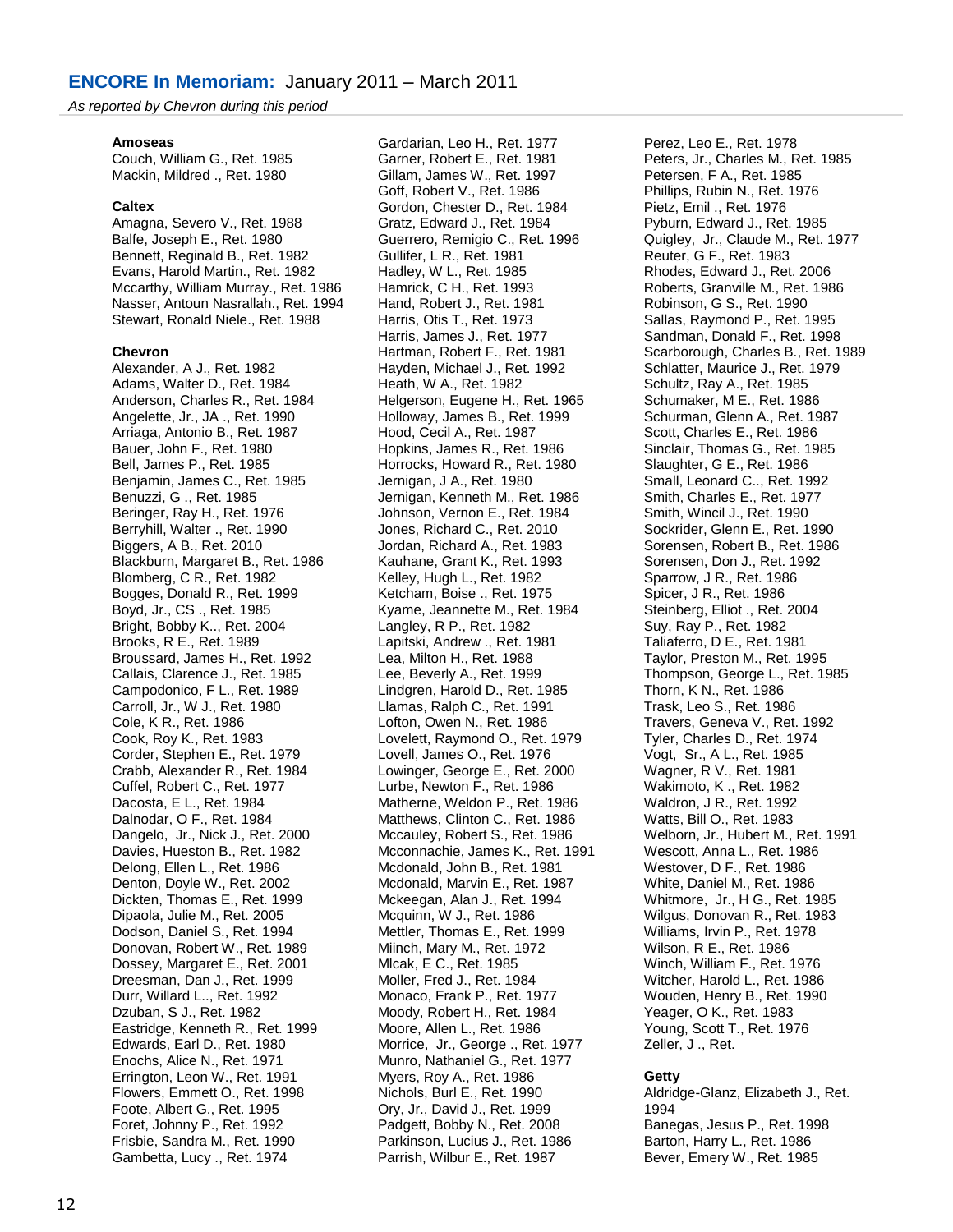Blewett, Wayne E., Ret. 1987 Bourne, Robert L., Ret. 1991 Boyd, Leo F., Ret. 1993 Butler, Letia L., Ret. 1983 Carnahan, Jr., David S., Ret. 1993 Cramer, Leslie D., Ret. 1996 Cranmer, Robert L., Ret. 1986 Druse, James A., Ret. 1993 Ellis, Melba D., Ret. 1972 Evans, Harry W., Ret. 1979 Godfrey, William C., Ret. 1984 Harrington, Helen B., Ret. 1985 Hoganson, Sr., Lorne M., Ret. 1975 Hornsby, Wallace K., Ret. 1989 Jensen, Kenneth A., Ret. 1985 Kershner, James D., Ret. 1998 Lavelle, Isabelle J., Ret. 1985 Lord, Charles R., Ret. 1983 Massey, Clois C., Ret. 1989 Mccool, James V., Ret. 1982 Mcginniss, James W., Ret. 1984 Mcgrath, John F., Ret. 1976 Miller, Ernest G., Ret. 1985 Neether, Laverne S., Ret. 1994 Osborne, William B., Ret. 1986 Paris, Julio C., Ret. 1995 Riggs, Clarence E., Ret. 1977 Smith, Jr., William A., Ret. 1998 Spradlin, William E., Ret. 1983 Stanishefski, Marianne ., Ret. 1983 Still, Clifford W., Ret. 1983 Terry, Merton J., Ret. 1975 Wallace, Milton E., Ret. 1983 Wellington, Robert R., Ret. 1977 Whitt, Robert N., Ret. 1985

#### **Gulf**

Alfred, Herbert ., Ret. 1995 Anderson, Elbert R., Ret. 1979 Armstrong, Jude A., Ret. 2004 Arnold, Helen C., Ret. 1977 Barbee, Wilma A., Ret. 1972 Begley, Jr., Arthur M., Ret. 1992 Benton, Ernest W., Ret. 1992 Bertrand, Leroy F., Ret. 1981 Bills, Jack A., Ret. 1984 Bingham, Oscar L., Ret. 2000 Borders, James A., Ret. 2003 Brigden, Benjamin H., Ret. 1978 Bulla, H. E.., Ret. 1980 Burke, Frank J., Ret. 1985 Campbell, Marshall E., Ret. 1981 Carmouche, Hamilton ., Ret. 1979 Collins, Cornelius ., Ret. 1984 Cooper, Alvis J., Ret. 1984 Cosby, Mary J., Ret. 1983 Costen, Robert E., Ret. 1985 Courvell, John E., Ret. 1990 Cox, Vennice A., Ret. 1985 Cramer, Jr., Oliver G., Ret. 1982 Crowell, Jr., Charles P., Ret. 1982 Curtius, Thomas J., Ret. 1981 Davidson, Jr., Gerald D., Ret. 1999 Davis, Julia W., Ret. 1983 Davis, Jr., George R., Ret. 1985 Deblanc, Ralph F., Ret. 1983 Doerge, Maynard H., Ret. 1981 Drew, S Thomas., Ret. 1983 Dugas, Elmo J., Ret. 1982 Falnes, John ., Ret. 1982 Fant, Jr., James E., Ret. 1981

Fazende, Jr., James M., Ret. 1983 Freeman, Carl T., Ret. 1988 Gaines, Oscar D., Ret. 1985 Garcia, Joseph M., Ret. 1969 Gay, Johnny G., Ret. 1985 Gilligan, T J., Ret. 1974 Gilmour, John V., Ret. 1982 Grice, James B., Ret. 1983 Guidry, Joseph D., Ret. 1984 Gwartney, Charles W., Ret. 1982 Hall, Daniel L., Ret. 1996 Hamilton, Gladys J., Ret. 1978 Harder, William F., Ret. 1981 Hardy, Jr., James L., Ret. 1984 Hauck, James R., Ret. 1982 Hawk, Alfred F., Ret. 1982 Higgins, Michael W., Ret. 2010 Higgs, Lacy M., Ret. 1978 Hubbard, Jr., Jess R., Ret. 1983 Hyatt, Johnnie L., Ret. 1981 Jones, S E., Ret. 1976 Kincke, Jack M., Ret. 1982 Knight, Arthur ., Ret. 1983 Krol Jr., John L., Ret. 1982 Labove, Ervin ., Ret. 1981 Lee, Vernon O., Ret. 1984 Licatino, Vincent ., Ret. 1982 Littlefield, Clarence H., Ret. 1983 Lugar, Ervin V., Ret. 1983 Mahon, William L., Ret. 1978 Martin, James A., Ret. 1981 Mathis, Jr., J J., Ret. 1971 Matthews, Edmond ., Ret. 1982 Mc Bride, Jr., Stronnie S., Ret. 1992 Mc Laughlin, Lila M., Ret. 1979 Mccullough, Jr., Azzie H., Ret. 1985 Miller, Jack H., Ret. 1985 Miller, Eugene E., Ret. 1994 Milton, Donald I., Ret. 1974 Moreau, Eugene R., Ret. 1983 Nespeca, Albert J., Ret. 1983 Otte, Irene G., Ret. 1980 Parker, Henry E., Ret. 1977 Pennebaker, Paul E., Ret. 1985 Perkola, Myrtis L., Ret. 1983 Phillips, Ben F., Ret. 1983 Primeaux, Durphy J., Ret. 1982 Raftery, Joseph M., Ret. 1981 Ragin, Evelyn M., Ret. 1990 Ray, Peter F., Ret. 1979 Rector, James A., Ret. 1981 Rhodes, Harold W., Ret. 1986 Ridenour, Ralph ., Ret. 1983 Robinson, Oliver E., Ret. 1985 Rogers, Jr., Andrew M., Ret. 1985 Rowe, James D., Ret. 1976 Rozzell, James H., Ret. 1981 Russo, Johnny R., Ret. 1990 Schrayer, Jr., Grover J., Ret. 1982 Scott, Ted O., Ret. 1983 Seiling, Jr., Edwin H., Ret. 1985 Shellhase, William R., Ret. 1981 Shepard, Raymond C., Ret. 1978 Smith, Raymond M., Ret. 1986 Sobba, Orville H., Ret. 1983 Souza, Joseph J., Ret. 1986 Spencer, Joanne P., Ret. 1982 Stewts, William W., Ret. 1979 Stimson, Elliott L., Ret. 1978 Strickland, Wiley S., Ret. 1982 Sumpter, Aubrey E., Ret. 1978

Taylor, James R., Ret. 1975 Teagle, Everett J., Ret. 1985 Tyler, Robert H., Ret. 1982 Valentine, Robert E., Ret. 1978 Vondracek, Frank W., Ret. 1983 Wade, Beeman C., Ret. 1986 Wells, John W., Ret. 1977 Wesik, Michael ., Ret. 1970 Westman, Glenn H., Ret. 1983 Whitaker, Carlton F., Ret. 1982 Wild, Jr., Claude C., Ret. 1974 Wilkins, Byron O., Ret. 1985 Williams, Harry E., Ret. 1978 Wise, Robert H., Ret. 1978 Wright, Dale W., Ret. 1986 Yarbrough, J B., Ret. 1982 Yelverton, Charles D., Ret. 2004 Young, Robert L., Ret. 1976

#### **Texaco**

Allen, Jr., Willie B., Ret. 1982 Amy, Julius J., Ret. 1984 Arneson, George R., Ret. 1977 Baker, William J., Ret. 1982 Baron, James R., Ret. 1989 Bass, Ewell C., Ret. 1986 Bassett, Jean L., Ret. 1977 Becker, Beatrice C., Ret. 1989 Behrens, Milton D., Ret. 1987 Belander, Francis ., Ret. 1981 Bennett, Howard C., Ret. 1982 Bennett, Jr., Richard F., Ret. 1977 Bice, Donald R., Ret. 1988 Bischoff, Robert M., Ret. 1984 Boquet, Morris R., Ret. 1976 Boudreaux, Reginald D., Ret. 1993 Brannan, Weldon ., Ret. 1980 Brock, Douglas J., Ret. 1981 Broughton, James C., Ret. 1978 Brutsche, Grace E., Ret. 1977 Bryant, Leo M., Ret. 1985 Butler, J Kelsey., Ret. 1981 Butler, Rulon E., Ret. 1982 Caldwell, Jr., Ervin F., Ret. 1989 Carroll, John T., Ret. 1985 Catano, Mary E., Ret. 1993 Cheka, Louis G., Ret. 1987 Clark, John B., Ret. 1989 Clay, Hollice J., Ret. 1999 Clewis, Vollie B., Ret. 1988 Cobb, Roy H., Ret. 1982 Cook, Shirley M., Ret. 1999 Cooley, Barbara B., Ret. 1999 Costello, Thomas J., Ret. 1985 Daffron, Raymond L., Ret. 1986 Davidson, Louis M., Ret. 1977 Davis, Robert H., Ret. 1981 Deese, Graydene ., Ret. 2007 Delano, Harry P., Ret. 1982 Delany, Jr., James J., Ret. 1982 Dick, Mary K., Ret. 1977 Doerr, Lynn J., Ret. 1977 Domangue, Kenneth J., Ret. 1999 Dowden, Jr., Clarence L., Ret. 1987 Dunn, Lonia R., Ret. 1986 Ellis, Barbara P., Ret. 1994 Ferrell, Harry E., Ret. 1985 Frey, Raymond J., Ret. 1980 Frohock, Harry W., Ret. 1977 Frost, Mary L., Ret. 1977 Galavan, Charles E., Ret. 1983